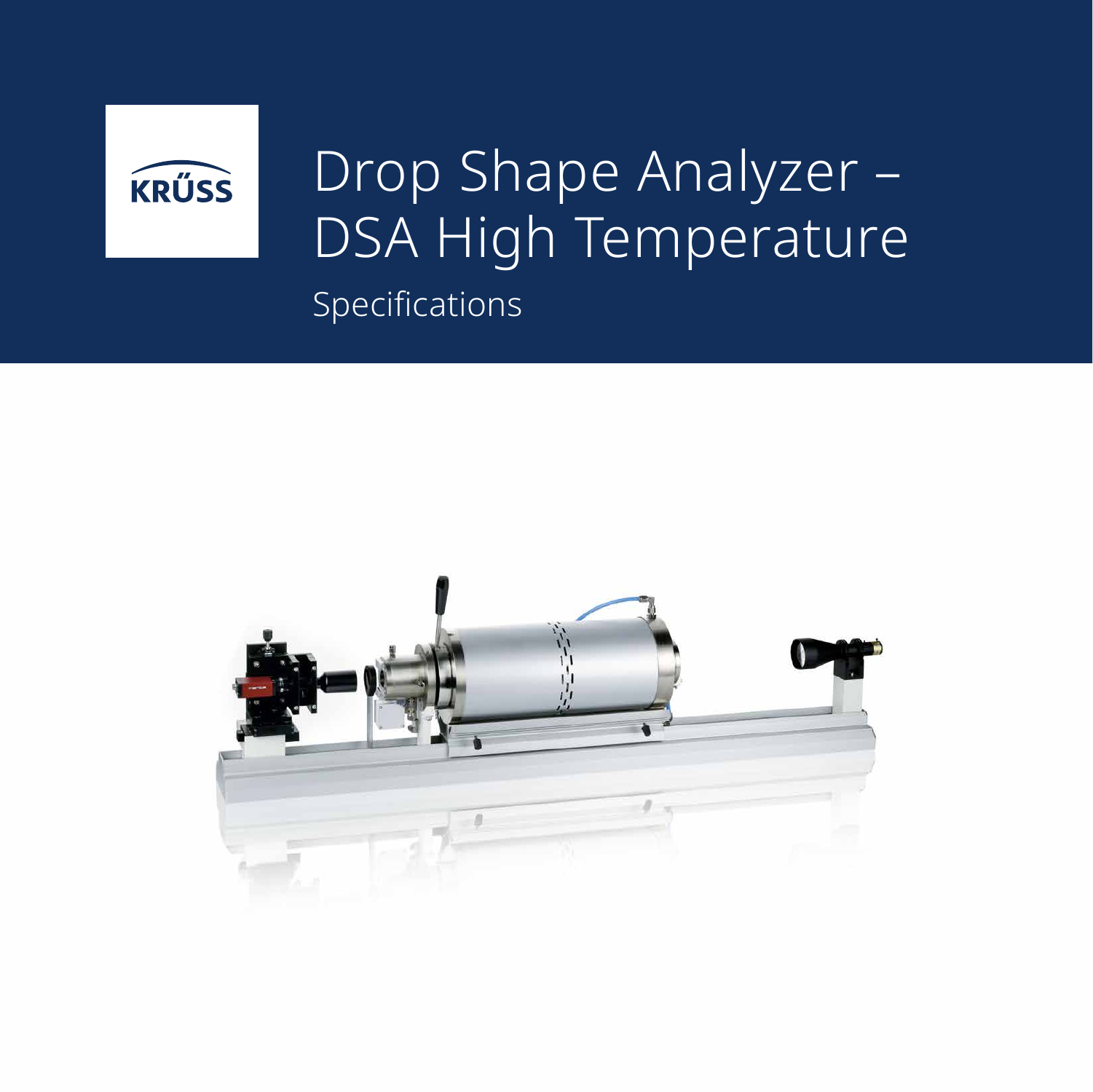| <b>Product group specifications</b>          | <b>DSAHT1600</b>                          | DSAHT1800                                     | <b>DSAHT2000</b> |  |
|----------------------------------------------|-------------------------------------------|-----------------------------------------------|------------------|--|
| Camera system                                |                                           |                                               |                  |  |
| Connection                                   | ethernet                                  |                                               |                  |  |
| <b>Optics</b>                                |                                           |                                               |                  |  |
| Focus<br>Magnification                       |                                           | software controlled autofocus<br>$1.87\times$ |                  |  |
| Field of view<br>Resolution                  |                                           | $10 \times 14$ mm<br>down to 7µm              |                  |  |
| <b>Illumination</b>                          |                                           |                                               |                  |  |
| <b>Type</b><br>Field of light $(D \times H)$ | halogen, telecentric<br>$25 \times 23$ mm |                                               |                  |  |
| <b>Software</b>                              |                                           |                                               |                  |  |
| ADVANCE <sup>1)</sup>                        |                                           | contact angle                                 |                  |  |

| <b>Measurement specifications with</b><br><b>ADVANCE<sup>1)</sup></b> | DSAHT1600                                                   | DSAHT1800 | DSAHT2000 |  |  |
|-----------------------------------------------------------------------|-------------------------------------------------------------|-----------|-----------|--|--|
| Sessile drop                                                          |                                                             |           |           |  |  |
| Result<br>Range                                                       | contact angle<br>0 to $180^\circ$                           |           |           |  |  |
| Resolution                                                            | $0.01^\circ$                                                |           |           |  |  |
| Models                                                                | conic section, polynom, circle, Young-Laplace, height-width |           |           |  |  |
| <b>Types</b>                                                          | advancing, receding, static, dynamic, tilting               |           |           |  |  |

<sup>1)</sup> optional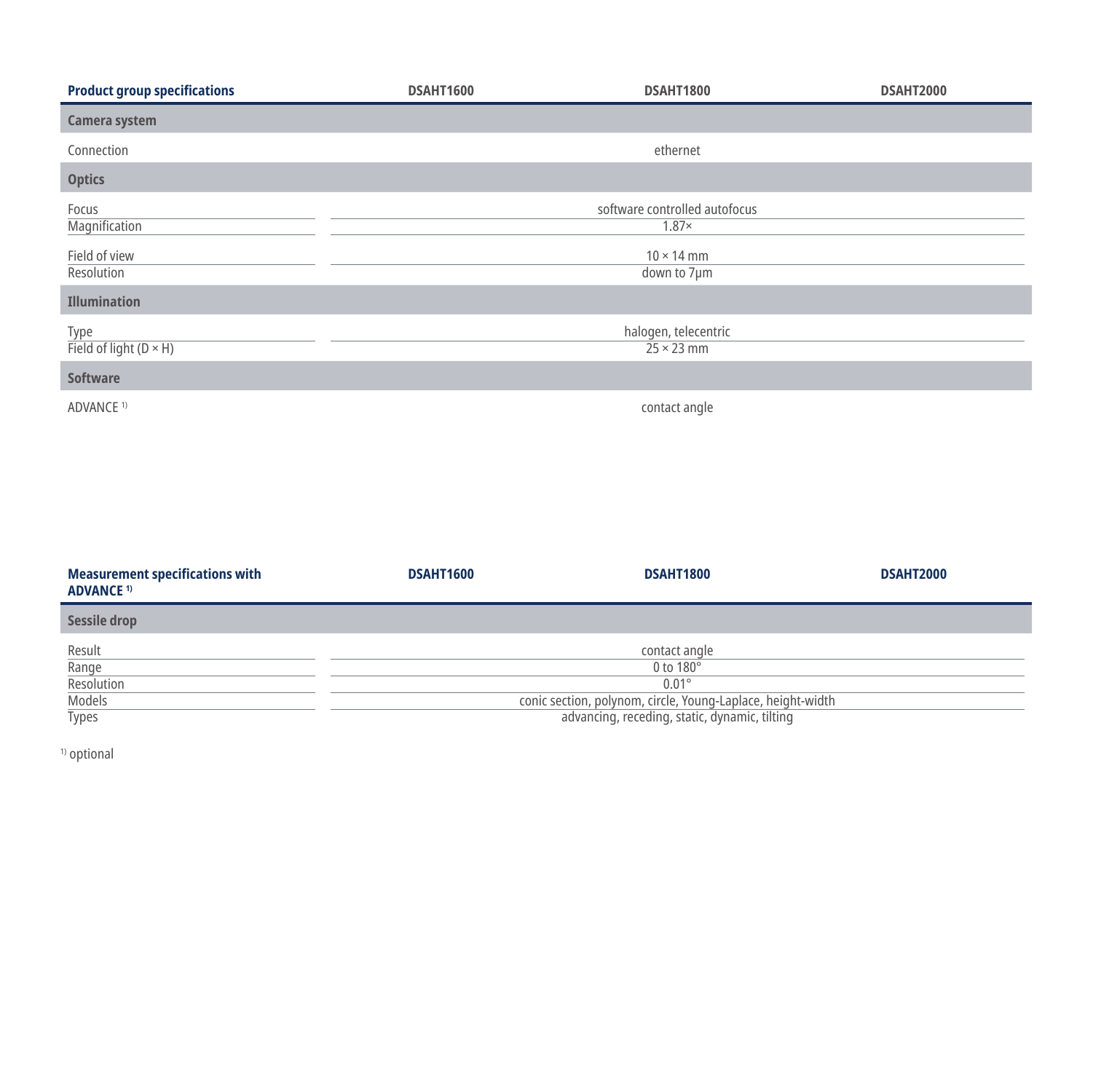| <b>General specifications</b>                                        | <b>DSAHT1600</b>                                                        | <b>DSAHT1800</b>                                                                                                                                          | <b>DSAHT2000</b>                                         |  |
|----------------------------------------------------------------------|-------------------------------------------------------------------------|-----------------------------------------------------------------------------------------------------------------------------------------------------------|----------------------------------------------------------|--|
| <b>Sample dimensions</b>                                             |                                                                         |                                                                                                                                                           |                                                          |  |
| Maximum sample space                                                 | length: 20 mm, diameter: 7 mm                                           |                                                                                                                                                           | length: 20 mm, diameter: 5 mm                            |  |
| <b>Temperature control</b>                                           |                                                                         |                                                                                                                                                           |                                                          |  |
| Heating element<br>Measuring system<br>Range furnace<br>Range sample | SiC<br>Al <sub>2</sub> O <sub>3</sub><br>up to 1600 °C<br>up to 1550 °C | MoSi<br>Al <sub>2</sub> O <sub>3</sub><br>up to 1800 °C<br>up to 1700 °C                                                                                  | Graphite<br>Graphite<br>up to 2000 °C<br>up to 2000 °C   |  |
| Heating rates<br>Cooling rates                                       |                                                                         | 0  1200 °C: 30 °C/min<br>1200  1600 °C: 20 °C/min<br>> 1600 °C: 10 °C/min<br>1600  1100 °C: 10 °C/min<br>1100  600 °C: 10 °C/min<br>600  300 °C: 5 °C/min |                                                          |  |
| <b>Temperature measurement</b>                                       |                                                                         |                                                                                                                                                           |                                                          |  |
| Accuracy                                                             |                                                                         | ± 2.5 °C                                                                                                                                                  |                                                          |  |
| Internal sensor                                                      | thermocouple type S                                                     | thermocouple type B                                                                                                                                       | thermocouple type C                                      |  |
| Location                                                             | at the sample                                                           |                                                                                                                                                           |                                                          |  |
| <b>Vacuum control</b>                                                |                                                                         |                                                                                                                                                           |                                                          |  |
| <b>Final Value</b><br>Atmosphere                                     | down to 10 <sup>-5</sup> mbar<br>oxidizing, reducing, vacuum            | down to 10 <sup>-4</sup> mbar<br>inert, oxidizing, reducing, vacuum                                                                                       | down to 10 <sup>-3</sup> mbar<br>inert, reducing, vacuum |  |
| <b>Instrument dimensions</b>                                         |                                                                         |                                                                                                                                                           |                                                          |  |
| Footprint (W × D)                                                    | $120 \times 40$ cm                                                      |                                                                                                                                                           |                                                          |  |
| Height                                                               | 40 cm                                                                   |                                                                                                                                                           |                                                          |  |
| <b>Power supply</b>                                                  |                                                                         |                                                                                                                                                           |                                                          |  |
| Voltage                                                              | 230 V / 16A                                                             |                                                                                                                                                           |                                                          |  |